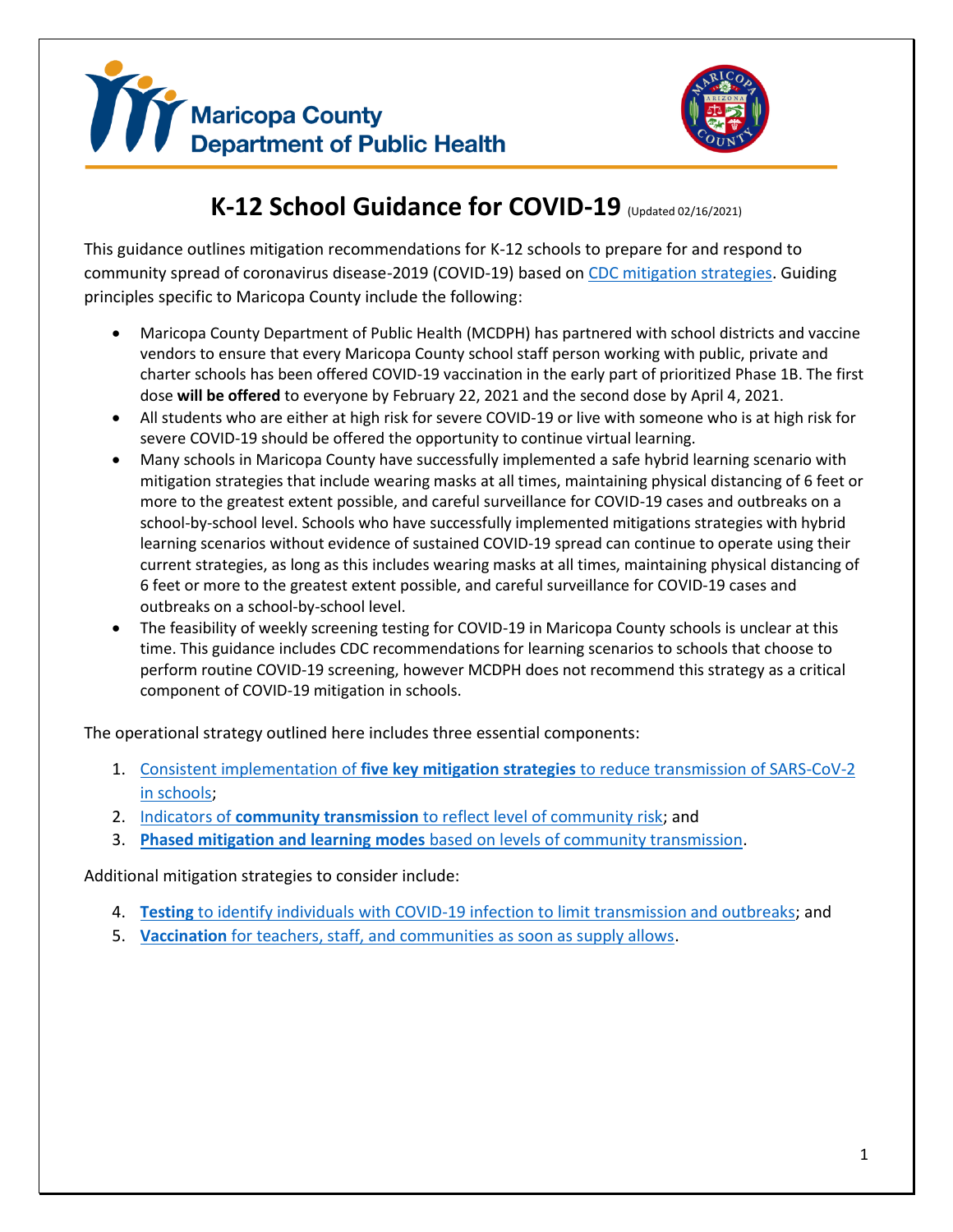



## <span id="page-1-0"></span>**1. Mitigation Strategies to Reduce Transmission of SARS-CoV-2 in Schools**

Schools should use the **5 key mitigation strategies** outlined below to ensure safe reopening of schools and reduction of transmission of SARS-CoV-2, the virus that causes COVID-19. Schools providing any **in-person instruction** should prioritize **universal and correct use of masks at all times (except when eating) and physical distancing of at least 6 feet to the greatest extent possible**.

- **Universal and correct use of masks**
	- $\circ$  Implement a mask policy for all students, teachers, staff, and visitors to wear a mask throughout the school.
	- $\circ$  Educate students, teachers, staff, and families about the [most effective masks](https://www.cdc.gov/coronavirus/2019-ncov/prevent-getting-sick/about-face-coverings.html) and how to ensure [a proper fit.](https://www.cdc.gov/coronavirus/2019-ncov/prevent-getting-sick/mask-fit-and-filtration.html)
		- Cloth masks made from tightly woven cotton or cotton blend in two or three fabric layers that fit snugly to the face are recommended. Exhalation valves or vents and masks that do not properly fit or are made of loosely woven fabrics are not recommended.
	- $\circ$  There is a small group of people who cannot safely wear a mask due to a medical condition, behavioral condition or disability. Schools should make individualized determinations as required by Federal disability laws to determine if an exception is necessary and appropriate.
- **Physical distancing**
	- o Establish school policy and implement structural interventions to promote physical distancing of at least 6 feet between persons to the greatest extent possible. Consider the following:
		- **Cohorting:** consider creating groups of students, and sometimes teachers/staff, that stay together throughout the school day to minimize exposure to other individuals. Keep cohorts as static as possible.
		- **Staggered scheduling**: stagger school arrival and drop off times or locations by cohort or put in place other protocols to limit contact between cohorts and direct contact with parents.
		- Alternate schedules with fixed cohorts: to decrease class size and promote physical distancing.
		- **EXEDENT INSTALLY INSTALLY IN STARK IN STARK IN STARK IN STARK INCOLLY INCOLLY INTEGLARY IN STARK IN STARK INTEGLARY** in areas where it is difficult for individuals to remain 6 feet apart (e.g., reception desks).
		- Limit visitors to essential persons only as much as possible. Require all visitors to wear masks and keep a 6-foot distance from others to the greatest extent possible. Schools should permit non-essential visitors only in areas of low (blue) community transmission.
- **Handwashing and respiratory etiquette**
	- o **Teach children, teachers, and staff** proper handwashing with soap and water for at least 20 seconds and increase monitoring to ensure adherence among students. Consider adding this into curriculum in a health or science lesson.
	- o **Encourage students, teachers, and staff** to cover coughs and sneezes with a tissue when not wearing a mask and immediately wash hands after blowing their nose, coughing, or sneezing.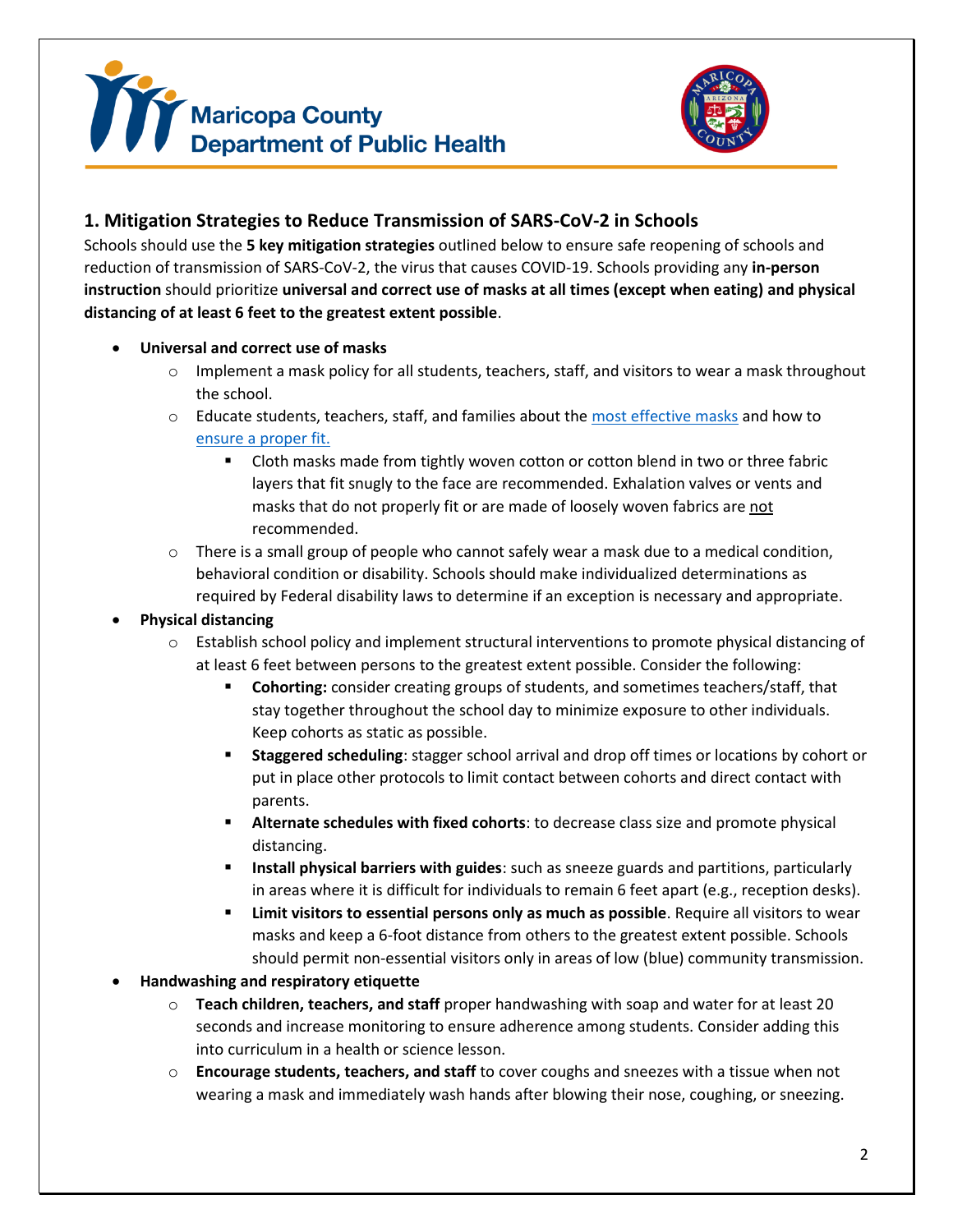



- o **Support healthy hygiene** by providing adequate supplies, including soap and a way to dry hands, tissues, and no touch trash cans. Alcohol-based hand sanitizer that contains at least 60% alcohol can be provided for staff and older children who can safely use it.
- **Cleaning and maintaining health facilities:** routinely clean high-touch surfaces and make changes to physical space to maintain a healthy environment and facilities
	- o **Clean frequently touched surfaces** such as playground equipment, door handles, sink handles, toilets, and drink fountains within the school and on school buses at least daily or between use as much as possible.
	- o **Adjust physical layouts in classrooms and other settings** to maximize physical space, such as turning desks to face in the same direction.
	- o **Install physical barrier sand provide guides** such as tape on floors and arrows to promote physical distancing and minimize crowding.
	- o **Discourage sharing items**, particularly those that are difficult to clean.
	- o Ensure all water systems and features are safe to use after a prolonged facility shutdown.
	- o **Close communal use of shared spaces** such as dining halls and lunchrooms, if possible, or stagger use and clean between use. Consider using a larger space for instruction to maximize physical distancing.
	- o **Avoid offering any self-serve food or drink.**
	- o **Improve ventilation** to the extent possible by opening windows and doors to increase circulation of outdoor air, while staying consistent with school safety protocols and plans.
- **Conduct contact tracing, isolation, and quarantine in collaboration with MCDPH**
	- $\circ$  Collaborate with MCDPH for case investigation and contact tracing as outlined in Steps to Take [if Student or Staff is Diagnosed with COVID-19.](https://www.maricopa.gov/DocumentCenter/View/62155/Steps-to-Take-if-Student-or-Staff-is-Diagnosed-with-COVID-19)
	- $\circ$  Educate teachers, staff, and families about when their child should stay home including [isolation](https://www.maricopa.gov/DocumentCenter/View/58863/Home-Isolation-Guidance?bidId=) and [quarantine guidance](https://www.maricopa.gov/DocumentCenter/View/58864/Quarantine-and-Social-Distancing-Guidelines) when necessary.
	- o **Home** [isolation](https://www.maricopa.gov/DocumentCenter/View/58863/Home-Isolation-Guidance?bidId=) is recommended for students, staff, and teachers diagnosed with COVID-19.
	- o Reinforce that **students, staff, and teachers should not report to school when ill.**

### <span id="page-2-0"></span>**2. Indicators of Community Transmission to Reflect Level of Community Risk**

The first step in determining when and how to safely reopen schools involves assessing community transmission of SARS-CoV-2, the virus that causes COVID-19. CDC recommends the use of two measures of community burden to determine the level of community transmission:

- 1. Total number of **new** cases per 100,000 persons in the last 7 days; and
- 2. Percentage of nucleic acid amplification tests (NAATs, including PCR) that are positive in the last 7 days.

These measures are used to assess incidence and spread of SARS-CoV-2, the virus that causes COVID-19, in the community, not the school itself. Risk is dependent on community level transmission **and** implementation of school and community mitigation strategies, including all [of the five strategies](#page-0-0) outlined above.

Community transmission in Maricopa County can be found at on the [Maricopa County School](https://www.maricopa.gov/5594/School-Metrics) Dashboard. The dashboard will be updated to reflect CDC's metrics on March 3<sup>rd</sup> and will continue to be updated weekly.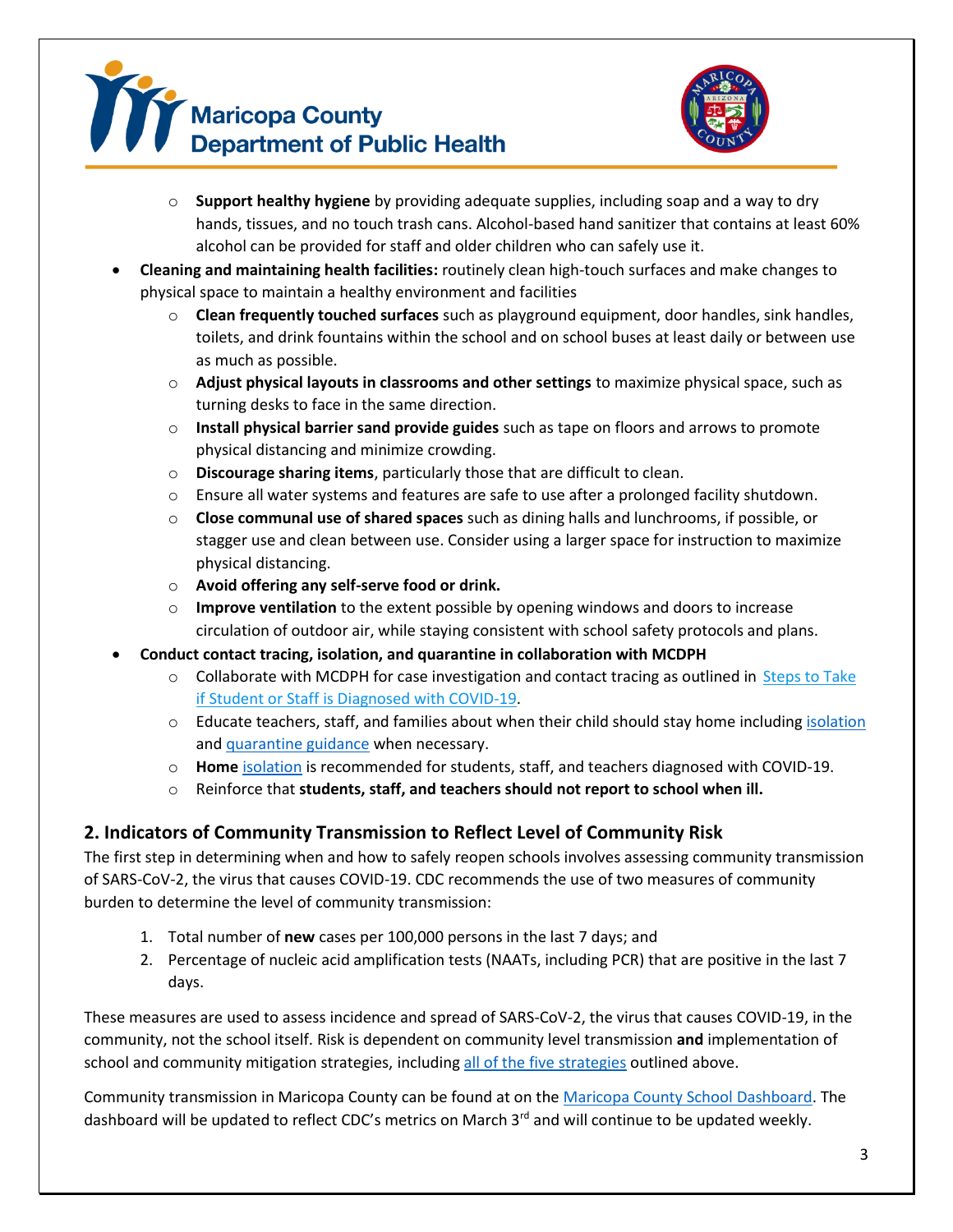



#### **CDC Indicators and Thresholds for Community Transmission of COVID-19**

| Indicator                                                                | <b>Low Transmission</b><br><b>Blue</b> | <b>Moderate</b><br><b>Transmission</b><br><b>Yellow</b> | <b>Substantial</b><br><b>Transmission</b><br><b>Orange</b> | <b>High Transmission</b><br><b>Red</b> |
|--------------------------------------------------------------------------|----------------------------------------|---------------------------------------------------------|------------------------------------------------------------|----------------------------------------|
| Total new cases per<br>100,000 persons in the<br>past 7 days             | $0 - 9$                                | 10-49                                                   | 50-99                                                      | $\geq 100$                             |
| Percentage of NAATs<br>(PCR) that are positive<br>during the past 7 days | $5.0\%$                                | 5.0%-7.9%                                               | $8.0\% - 9.9\%$                                            | $\geq 10.0\%$                          |

#### <span id="page-3-0"></span>**3. Phased mitigation and learning modes based on levels of community-transmission**

Communities should fully implement and adhere to mitigation strategies to reduce COVID-19 incidence to support safely opening schools for in-person learning. Phased mitigation recommendations to assist schools in making decisions in conjunction with monitoring of local community indicators are available for schools, with an emphasis on requiring universal and correct use of masks. The phased mitigation recommendations are presented in Tables 1 and 2 below.

As a reminder, guiding principles specific to Maricopa County include the following:

- All students who are either high risk for severe COVID-19 or live with someone who is at high risk for severe COVID-19 should be offered the opportunity to continue virtual learning.
- Many schools in Maricopa County have successfully implemented a safe hybrid learning scenario with mitigation strategies that include **wearing masks at all times**, **maintaining physical distancing of 6 feet or more to the greatest extent possible**, and **careful surveillance for COVID-19 cases and outbreaks on a school by school level**. Schools who have successfully implemented mitigations strategies with hybrid learning scenarios without evidence of sustained COVID-19 spread can continue to operate using their current strategies, as long as this includes wearing masks at all times, maintaining physical distancing of 6 feet or more to the greatest extent possible, and careful surveillance for COVID-19 cases and outbreaks on a school by school level.
- The **feasibility of weekly screening testing for COVID-19 in Maricopa County schools is unclear** at this time. This guidance includes CDC recommendations for learning scenarios to schools that choose to perform routine COVID-19 screening, however MCDPH does not recommend this strategy as a critical component of COVID-19 mitigation in schools. Phased mitigation strategies for schools that elect to implement this strategy are presented in Table 2.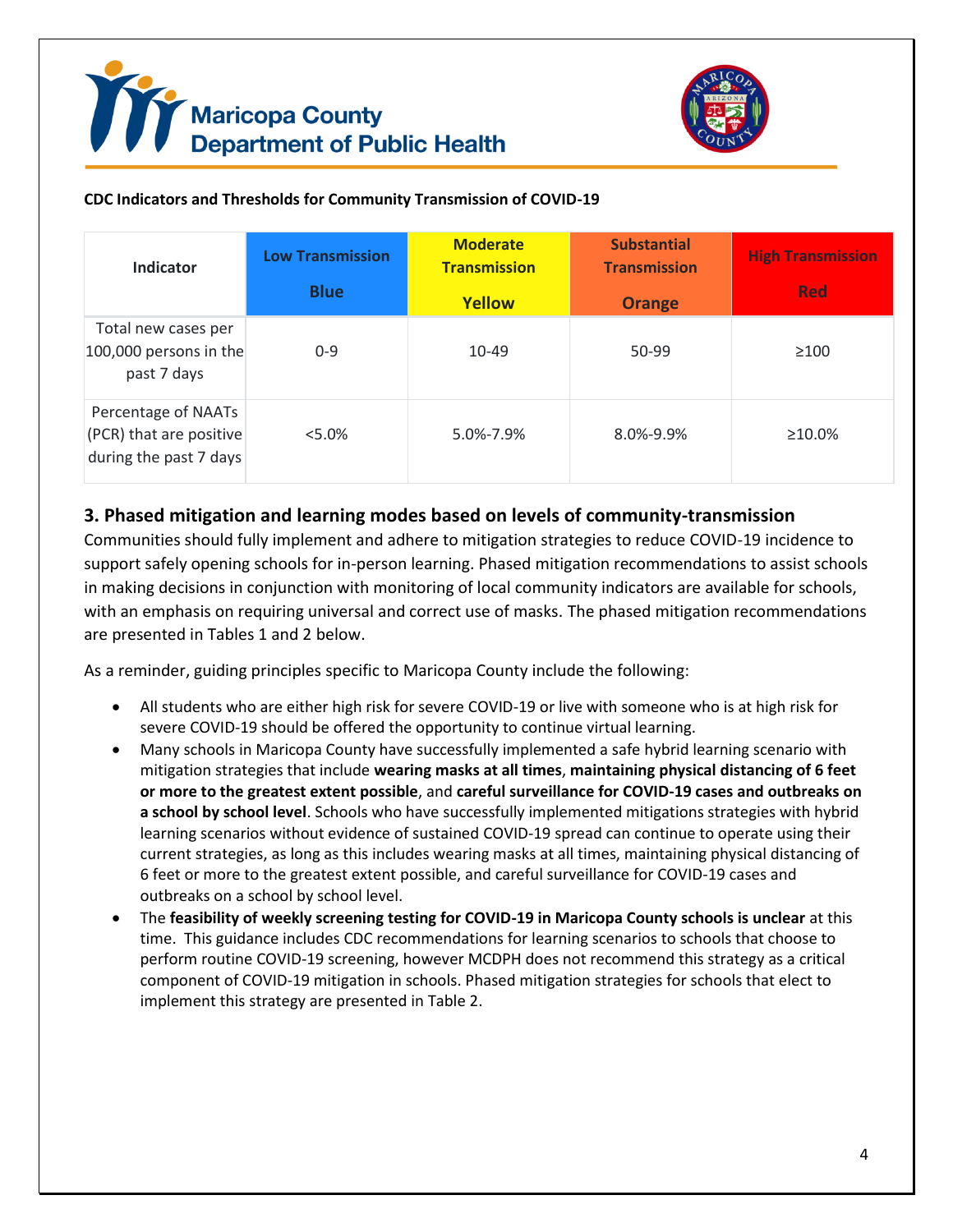



**Table 1. Recommended Implementation of Mitigation Strategies, Testing, and Safe K-12 School Learning Modes by Level of Community Transmission for Schools that DO NOT Implement Expanded Screening Testing** (For schools that choose to perform routine COVID-19 screening, consult **Table 2**.)

| <b>Low Transmission</b><br><b>Blue</b>                                                                                                                                                                                                 | <b>Moderate Transmission</b><br><b>Yellow</b>                                                                                           | <b>Substantial Transmission</b><br><b>Orange</b>                                                                                                                     | <b>High Transmission</b><br><b>Red</b>                                                                                                                                                                                                                                                                                                                                               |  |  |  |  |  |
|----------------------------------------------------------------------------------------------------------------------------------------------------------------------------------------------------------------------------------------|-----------------------------------------------------------------------------------------------------------------------------------------|----------------------------------------------------------------------------------------------------------------------------------------------------------------------|--------------------------------------------------------------------------------------------------------------------------------------------------------------------------------------------------------------------------------------------------------------------------------------------------------------------------------------------------------------------------------------|--|--|--|--|--|
| All schools: Universal and correct use of masks is required; physical distancing; handwashing and respiratory etiquette; cleaning and maintaining healthy<br>facilities; contact tracing in combination with isolation and quarantine. |                                                                                                                                         |                                                                                                                                                                      |                                                                                                                                                                                                                                                                                                                                                                                      |  |  |  |  |  |
| Diagnostic testing <sup>1</sup> : Symptomatic students, teachers, and staff and close contacts referred for diagnostic testing                                                                                                         |                                                                                                                                         |                                                                                                                                                                      |                                                                                                                                                                                                                                                                                                                                                                                      |  |  |  |  |  |
|                                                                                                                                                                                                                                        |                                                                                                                                         | Elementary schools in hybrid learning mode or reduced attendance <sup>3</sup><br>Physical distancing of 6 feet or more, to the greatest extent possible <sup>2</sup> |                                                                                                                                                                                                                                                                                                                                                                                      |  |  |  |  |  |
|                                                                                                                                                                                                                                        | K-12 schools open for full in-person instruction<br>Physical distancing of 6 feet or more, to the greatest extent possible <sup>2</sup> | Middle and high schools in hybrid<br>learning mode or reduced attendance<br>Physical distancing of 6 feet or more, to<br>the greatest extent possible <sup>3</sup>   | Middle and high schools in virtual-only<br>instruction unless they can strictly<br>implement all mitigation strategies and<br>have few cases. Schools that are already<br>open for in-person instruction with<br>successfully implemented mitigation<br>strategies can remain open, but only if<br>they strictly implement mitigation<br>strategies and have few cases. <sup>4</sup> |  |  |  |  |  |
| Sports and extracurricular activities<br>occur; physical distancing of 6 feet or<br>more, to the greatest extent possible <sup>5</sup>                                                                                                 | Sports and extracurricular activities<br>occur with physical distancing of 6 feet<br>or more required                                   | Sports and extracurricular activities<br>occur only if they can be held outdoors,<br>with physical distancing of 6 feet or<br>more                                   | Sports and extracurricular activities are<br>virtual only                                                                                                                                                                                                                                                                                                                            |  |  |  |  |  |

<sup>1</sup>Diagnostic testing for SARS-CoV-2 is intended to identify occurrence of SARS-CoV-2 infection at the individual level and is performed on individuals with or without suspected COVID-19 infection in accordance with the test's authorization and labeling. Diagnostic testing includes PCR and antigen tests.

<sup>2</sup>If physical distancing of at least 6 feet among all students, teachers, and staff within a class, cohort, or pod is not possible at all times, schools should ensure physical distancing between classes, cohorts, and pods <sup>3</sup>Hybrid learning or reduced attendance is intended to maximize physical distance between students. Schools may consider hybrid learning models or instructional modes where substantial percentages of students are in virtual only instruction. At all levels of community transmission, schools should provide families the option to participate in virtual learning if a student or family member is at risk of severe illness from COVID-19. <sup>4</sup>Strict implementation of mitigation strategies refers to policies that require consistent and correct use of masks, physical distancing of at least 6 feet to the greatest extent possible, and all other key mitigation st <sup>5</sup>School officials should implement limits on spectators and attendees for sports, extracurricular activities, and school events as consistent with recommendations for masking and physical distancing for each phase.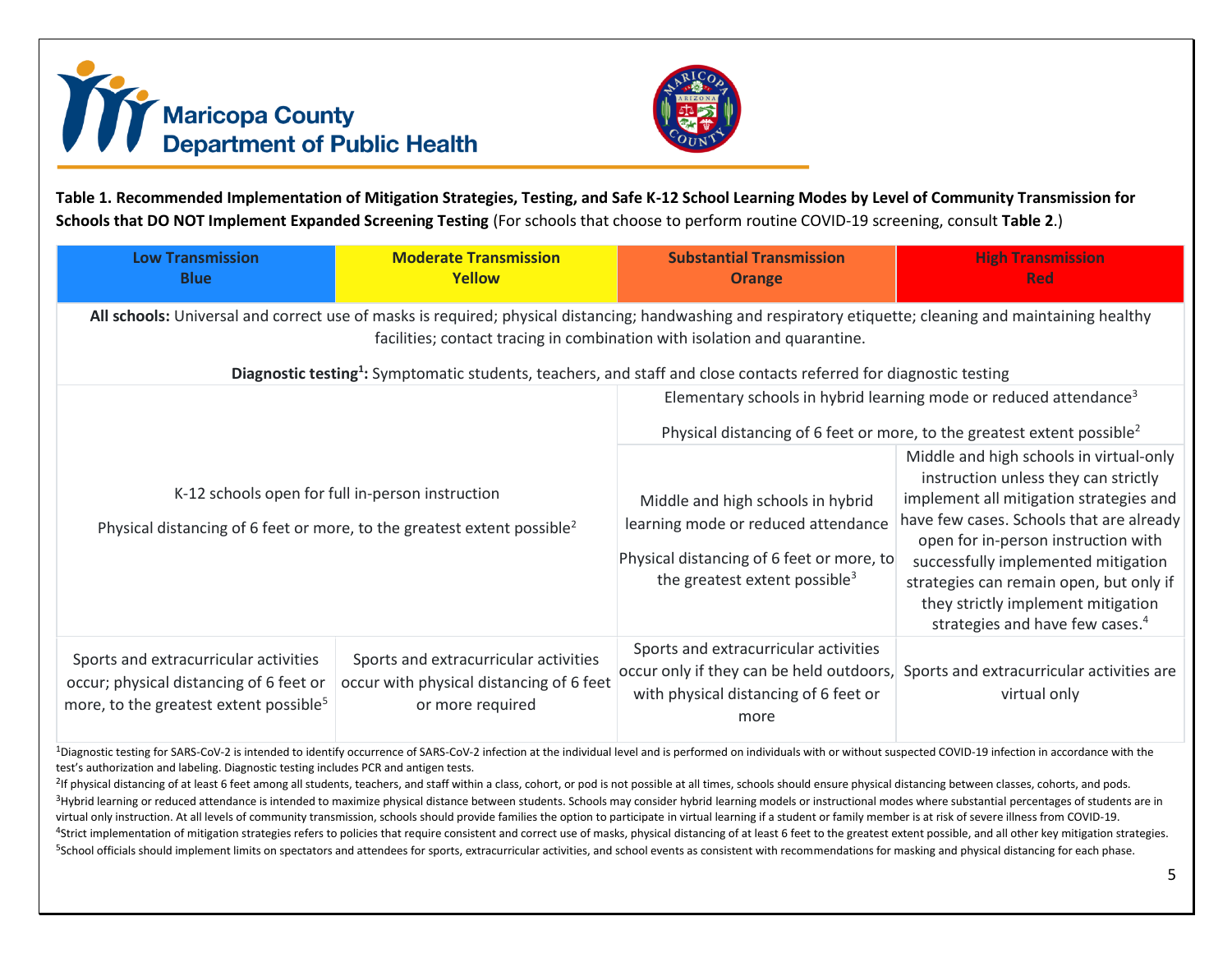



**Table 2. Recommended Implementation of Mitigation Strategies, Testing, and Safe K-12 School Learning Modes by Level of Community Transmission for Schools that Choose to Perform Routine COVID-19 Screening**

| <b>Low Transmission</b><br><b>Blue</b>                                                                                                                                                                                                                                                                                                                                                                                                                                                                                | <b>Moderate Transmission</b><br>Yellow                                                                   | <b>Substantial Transmission</b><br><b>Orange</b>                                                                                | <b>High Transmission</b><br><b>Red</b>                    |  |  |  |  |
|-----------------------------------------------------------------------------------------------------------------------------------------------------------------------------------------------------------------------------------------------------------------------------------------------------------------------------------------------------------------------------------------------------------------------------------------------------------------------------------------------------------------------|----------------------------------------------------------------------------------------------------------|---------------------------------------------------------------------------------------------------------------------------------|-----------------------------------------------------------|--|--|--|--|
| All schools implement 5 key mitigation strategies: Universal and correct use of masks required; physical distancing; handwashing and respiratory etiquette;<br>cleaning and maintaining healthy facilities; contact tracing in combination with isolation and quarantine.<br>Diagnostic testing <sup>1</sup> : Symptomatic students, teachers, and staff and close contacts referred for diagnostic testing                                                                                                           |                                                                                                          |                                                                                                                                 |                                                           |  |  |  |  |
| Screening Testing <sup>2</sup>                                                                                                                                                                                                                                                                                                                                                                                                                                                                                        |                                                                                                          |                                                                                                                                 |                                                           |  |  |  |  |
| Routine screening testing of teachers and staff offered once per week                                                                                                                                                                                                                                                                                                                                                                                                                                                 |                                                                                                          |                                                                                                                                 |                                                           |  |  |  |  |
| No screening testing for students                                                                                                                                                                                                                                                                                                                                                                                                                                                                                     | Routine screening testing of students offered once per week <sup>3</sup>                                 |                                                                                                                                 |                                                           |  |  |  |  |
| <b>School Status</b>                                                                                                                                                                                                                                                                                                                                                                                                                                                                                                  |                                                                                                          |                                                                                                                                 |                                                           |  |  |  |  |
| K-12 schools open for full in-person instruction                                                                                                                                                                                                                                                                                                                                                                                                                                                                      |                                                                                                          | K-12 schools in hybrid learning mode or reduced attendance <sup>5</sup>                                                         |                                                           |  |  |  |  |
| Physical distancing of 6 feet or more to the greatest extent possible <sup>4</sup>                                                                                                                                                                                                                                                                                                                                                                                                                                    |                                                                                                          | Physical distancing of 6 feet or more to the greatest extent possible                                                           |                                                           |  |  |  |  |
| Sports and extracurricular activities occur;<br>physical distancing of 6 feet or more to the<br>greatest extent possible <sup>6</sup>                                                                                                                                                                                                                                                                                                                                                                                 | Sports and extracurricular<br>activities occur with physical<br>distancing of 6 feet or more<br>required | Sports and extracurricular activities occur<br>only if they can be held outdoors, with<br>physical distancing of 6 feet or more | Sports and extracurricular activities<br>are virtual only |  |  |  |  |
| <sup>1</sup> Diagnostic testing for SARS-CoV-2 is intended to identify occurrence of SARS-CoV-2 infection at the individual level and is performed when there is a reason to suspect that an individual may be infected, such as having<br>symptoms or suspected recent exposure. Diagnostic testing includes PCR and antigen tests.<br><sup>2</sup> Screening testing is intended to identify infected asymptomatic individuals who may be contagious so that measures can be taken to prevent further transmission. |                                                                                                          |                                                                                                                                 |                                                           |  |  |  |  |

<sup>3</sup>Schools may consider testing a random sample of at least 10% of students or may conduct pooled testing of cohorts/pods for screening testing in areas of moderate and substantial community transmission. <sup>4</sup>If physical distancing of at least 6 feet among all students, teachers, and staff within a class, cohort, or pod is not possible at all times, schools should ensure physical distancing between classes, cohorts, and pods <sup>5</sup>Hybrid learning or reduced attendance is intended to maximize physical distance between students. Schools may consider hybrid learning models or instructional modes where substantial percentages of students are in virtual only instruction. At all levels of community transmission, schools should provide families the option to participate in virtual learning if a student or family member is at risk of severe illness from COVID-19. <sup>6</sup>School officials should implement limits on spectators and attendees for sports, extracurricular activities, and school events as consistent with recommendations for masking and physical distancing for each phase.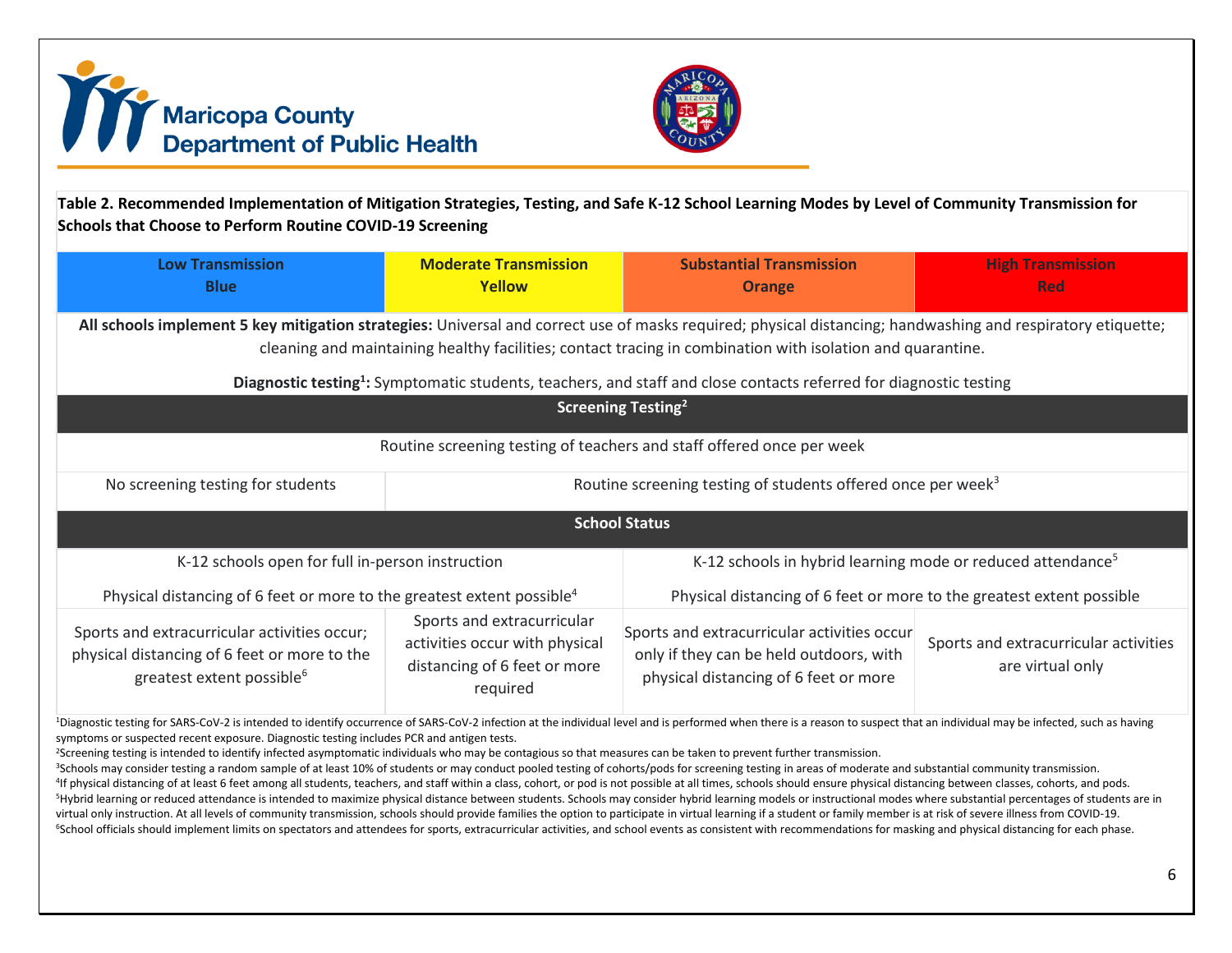# Maricopa County<br>Department of Public Health



# <span id="page-6-0"></span>**4. Testing to identify individuals with COVID-19 to prevent transmission and outbreaks**

Viral testing strategies are critical to a comprehensive mitigation strategy. MCDPH recommends testing **symptomatic**  students, staff, and teachers for SARS-CoV-2, the virus that causes COVID-19. At all levels of community transmission, schools should offer referrals to diagnostic testing to any symptomatic student, teacher, or staff member and those with a known exposure to COVID-19. Symptomatic persons should be advised to stay home if sick.

Symptoms to consider for referral for COVID-19 diagnostic testing include:

- Fever or chills
- Cough
- Shortness of breath or difficulty breathing
- Fatigue (not as a sole symptom in the school setting)
- Muscle or body aches
- Headache
- New loss of taste or smell
- Sore throat
- Congestion or runny nose
- Nausea or vomiting
- Diarrhea

Options for testing symptomatic school-affiliated persons in Maricopa County schools include:

- Utilizing a rapid antigen test at the school, if available;
- Referring the symptomatic individual to any Banner Urgent Care for testing; or
	- $\circ$  If this option is chosen, please give this flier [\(English](https://www.maricopa.gov/DocumentCenter/View/64612/COVID-19-Testing-UC-Flyer-English) [/ Spanish\)](https://www.maricopa.gov/DocumentCenter/View/64613/COVID-19-Testing-UC-Flyer-Spanish) to the symptomatic individual and ask them to present it to the staff at the Banner Urgent Care facility.
- Seeking testing at any available testing site, which can be found online at th[e MCDPH Testing Webpage](https://www.maricopa.gov/5588/COVID-19-Testing) or ADHS Testing [Webpage.](https://azdhs.gov/preparedness/epidemiology-disease-control/infectious-disease-epidemiology/index.php#novel-coronavirus-testing)

# <span id="page-6-1"></span>**5. Vaccination for teachers, staff, and communities as supply allows**

MCDPH recommends that all teachers and staff who meet eligibility criteria receive the COVID-19 vaccination. Teachers and staff from K-12 schools are eligible and prioritized in Phase 1B for vaccination at this time.

MCDPH has partnered with school districts and vaccine vendors to ensure that every Maricopa County school staff person working with public, private and charter schools has been offered COVID-19 vaccination in the early part of prioritized Phase 1B. The first dose will be offered to everyone by February 22, 2021 and the second dose by April 4, 2021.

- **Registration:** MCDPH has partnered with local school districts to serve schools within their geographic region. Visit the [MCDPH Vaccines for K-12 School and Childcare Staff](https://www.maricopa.gov/5672/Vaccines-for-School-and-Childcare-Staff) webpage to access the map and contact the school district in which your school geographically falls. Contact the school district that is serving your geographic region using the link within the map o[r this PDF.](https://www.maricopa.gov/DocumentCenter/View/66354/School_Vaccine_POD_District_Contact_Info?bidId=)
	- o A **waitlist** is available for those who missed the vaccine events in their geographic district and have not received their **first dose**. Sign up for the waitlist using [this survey.](https://survey.alchemer.com/s3/6167214/Closed-School-POD-Waiting-List-Survey)